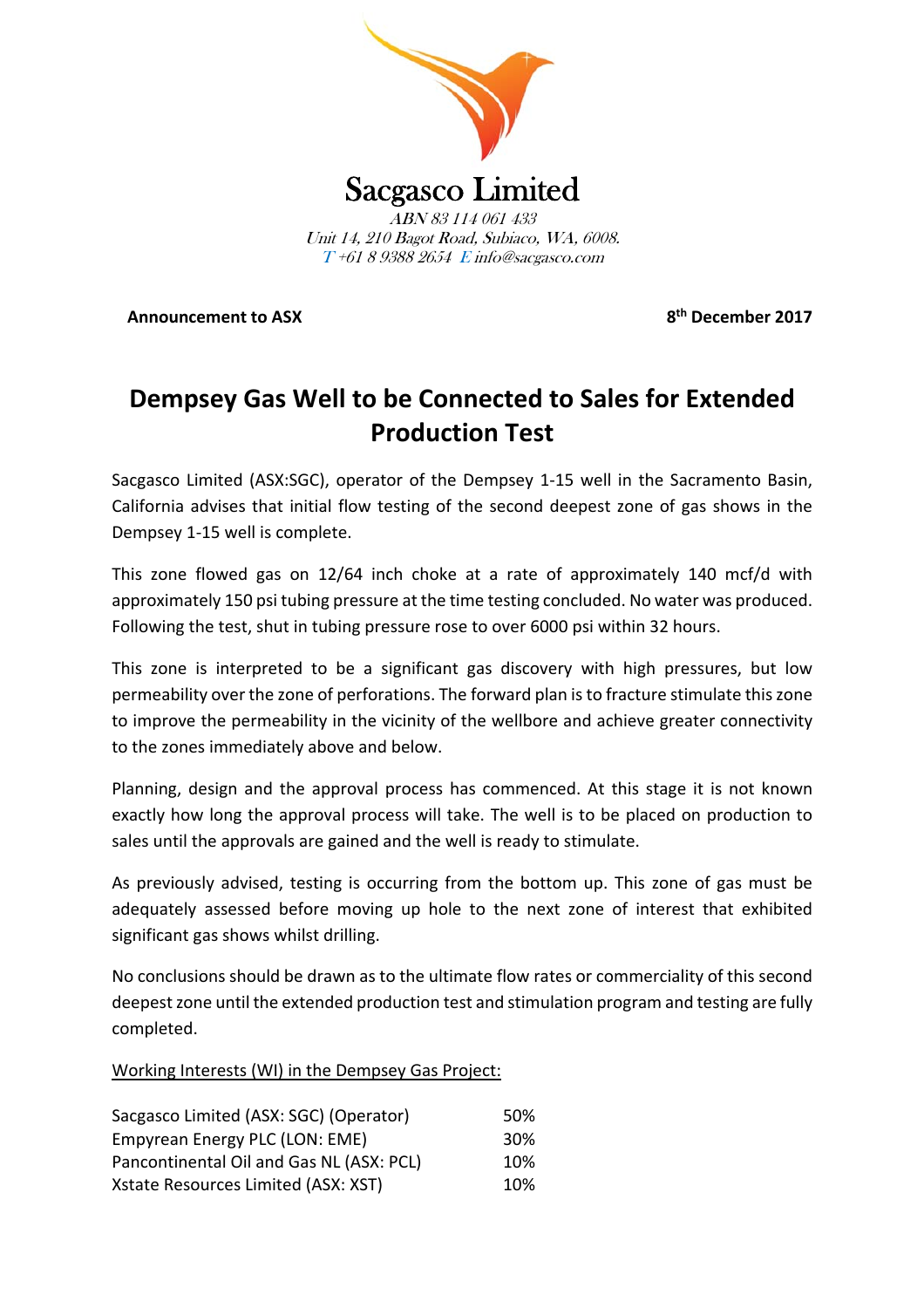Gary Jeffery, Managing Director of Sacgasco commented:

"The Dempsey well is a very significant gas discovery in the Northern Sacramento Basin.

An extended production and sales test into the sales system is possible due to the close proximity of the adjacent sales gas pipeline inlet and meter station. The test is expected to provide critical information on the reservoir and associated gas resource and production capacity that will lead to better technical and commercial decisions on stimulation and future testing, evaluation, appraisal and development. In the meantime the completion rig will be demobilized until the next test is required.

The testing program has followed good oilfield practise and a logical evaluation process by beginning testing from the bottom of the well. These tests are not in order of interpreted potential based on quality of log and gas show response, but two gas flows from the first two tests is in my view very encouraging.

I also interpret that the section of well straddled by both gas flows to date has significant future production potential, and can only be practically assessed now in this well, before proceeding to further testing of the previously advised, multiple porous potential reservoir zones which resulted in significant gas shows while drilling. Hence the decision to change the testing process. The test program is currently under budget.

We look forward to receiving approval of the gas quality to enable us to sell the gas into the pipeline system soon.

As previously stated the Dempsey reservoirs are very high pressure and may be quite extensive, and to my knowledge have never flowed gas previously in the Sacramento Basin. Consequently, the Dempsey well activities include extensive exploration components that require the assessment of information from each operation as the basis of design for the following stage. This analysis between tests takes some time to ensure we get the maximum resource information in an efficient way.

We look forward to providing updates as additional resource information is interpreted.

On results to date, my opinion is that we are leading the way in the exciting, early stages of proving up an overlooked, large‐potential gas system in the northern Sacramento Basin. Consequently, we continue to actively progress concurrent work on Alvares, our other prospects, and our production activities in the Sacramento Basin."

## **For and on behalf of the Board of Sacgasco Limited.**

| <b>Gary Jeffery</b>      | <b>Ben Jarvis</b>                     |
|--------------------------|---------------------------------------|
| <b>Managing Director</b> | <b>Six Degrees Investor Relations</b> |
| +61 8 9388 2654          | +61 (0) 413 150 448                   |